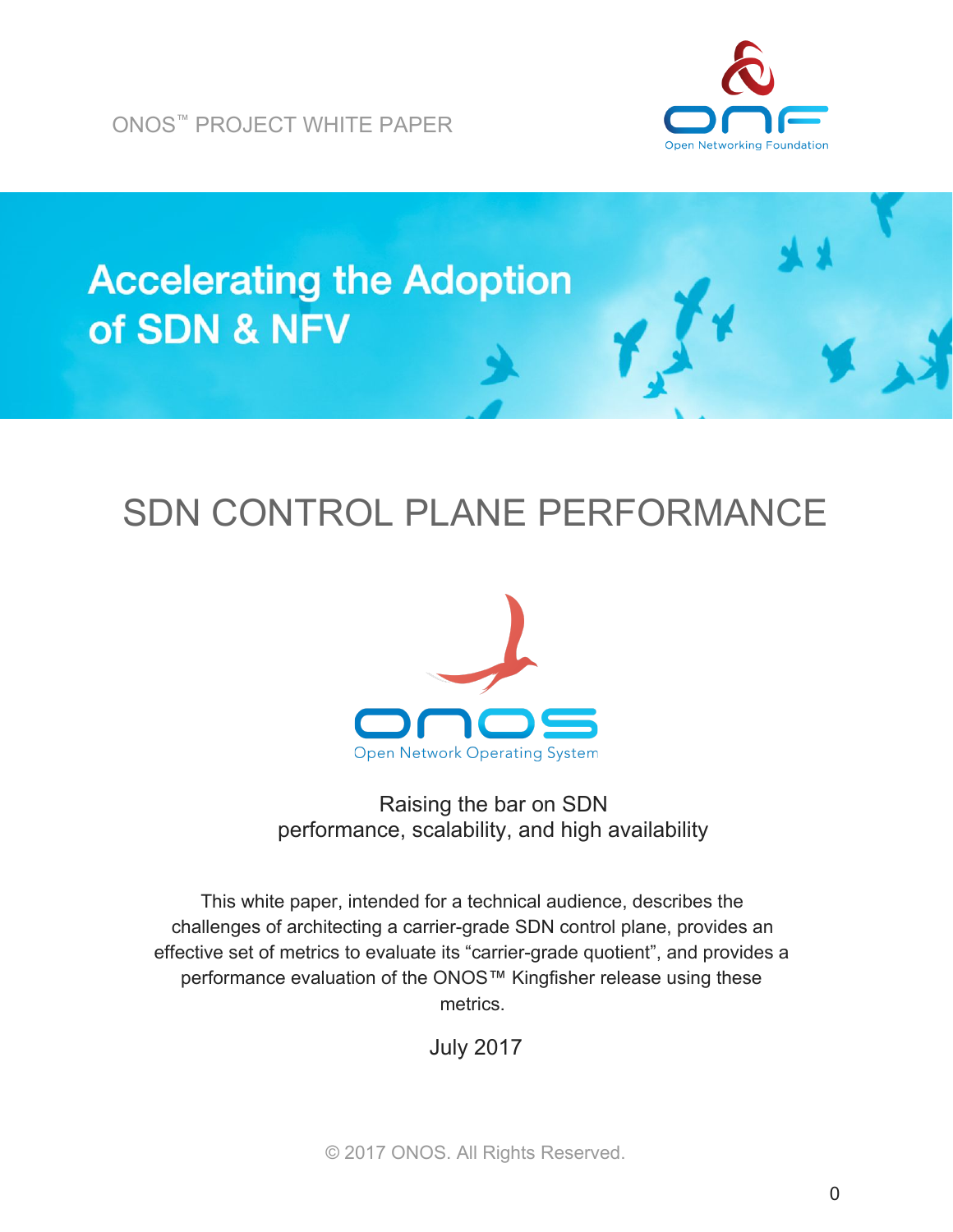# The promise of SDN

Software-Defined Networking (SDN) has become one of the hottest topics in the industry, and for a good reason. SDN is about separating the control plane from the data plane. As a result, SDN disaggregates proprietary closed boxes into the SDN control plane (SDN Network Operating System), the data plane and the applications and services. The SDN control plane behaves like the brain and uses appropriate abstractions, APIs and protocols to support a diversity of applications to control, configure, and manage the network.

SDN gives users centralized control, greater visibility, and greater choice because they can mix and match technologies at different layers. It enables greater innovation because each layer can evolve at its own pace. The end user result is new services and lower costs, which is the real promise of SDN.

# Lack of performance - a significant barrier to SDN adoption

The technical and business benefits of SDN are well understood. Google, Facebook, Microsoft and others have successfully demonstrated the benefits of deploying SDN in both WAN and data center networks.

In order to deploy SDN in Service Provider networks, the SDN control plane<sup>1</sup> needs to have high performance, scale-out design and high availability. Building a "carrier-grade" SDN control plane that supports these requirements is a challenging design problem that requires thoughtful technical analysis of the tradeoffs between high availability, performance and scale as all three are closely related. In fact, the lack of a high performance SDN control plane platform has been a big barrier to SDN deployment and adoption.

Moreover, simplistic performance metrics such as "Cbench" do not provide a complete or accurate view of the performance and scale-out capabilities. A better set of measurements is required to determine what could be called the "carrier grade quotient" and it is the focus of this paper. Addressing the scale and performance in an accepted, analytical manner is critical to driving SDN adoption in real networks.

<sup>&</sup>lt;sup>1</sup> In this paper, SDN Network OS and SDN Control Plane are used interchangeably.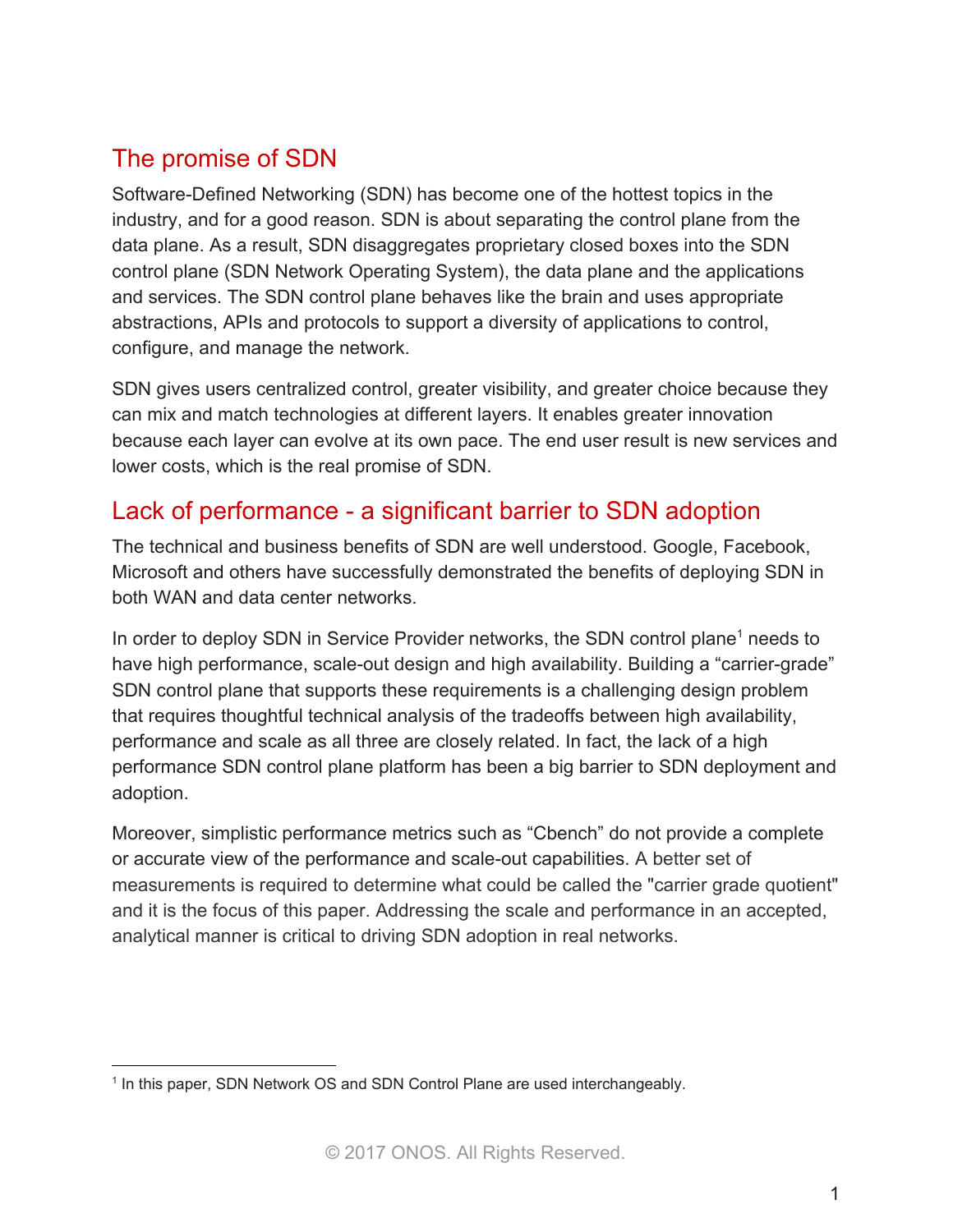# SDN control plane metrics that matter

## **Performance**

Consider for a moment that the SDN network operating system is a black box. Among its key performance metrics would certainly be the following:

- **Topology change latency:** This measures how quickly the operating system can respond to different types of topology events, such as link up/down, port up/down, or switch add/remove. The latency measures how quickly the state is updated in the global network view across the entire cluster, which includes the topology event which notifies applications about the change.
- **Flow setup throughput:** This measures the number of flows that can be set up by the operating system in response to application requests or to network events.
- **Northbound latency:** This measures how quickly the operating system is able to satisfy an application request and how quickly it can react to network events.
- **Northbound throughput:** This measures the ability of the operating system to handle an increasing number of application requests, and the maximum load supported.

The first step then is to define initial targets that will meet or exceed the bar for Service Provider networks. Working with service providers has led us to the following targets as a starting point.

- 1 Million flow setups/sec
- Less than 100ms latency for both topology change events and application requests (ideally, ~10 ms or lower)

Higher throughput and lower latency are always desirable — they enable new class of applications and capabilities. But we have to have a starting point that gives performance similar to existing distributed control planes.

# **Scalability**

One of the benefits of SDN is the ability to aggregate all network state in a centralized location and enable service providers to instantiate a variety of new services which can use this state. Service providers will want to collect more and more real time network state and run more and more applications that consume this state. This in turn means that service providers should be able to scale the SDN control plane capacity to increase throughput while keeping the latency low and while maintaining an accurate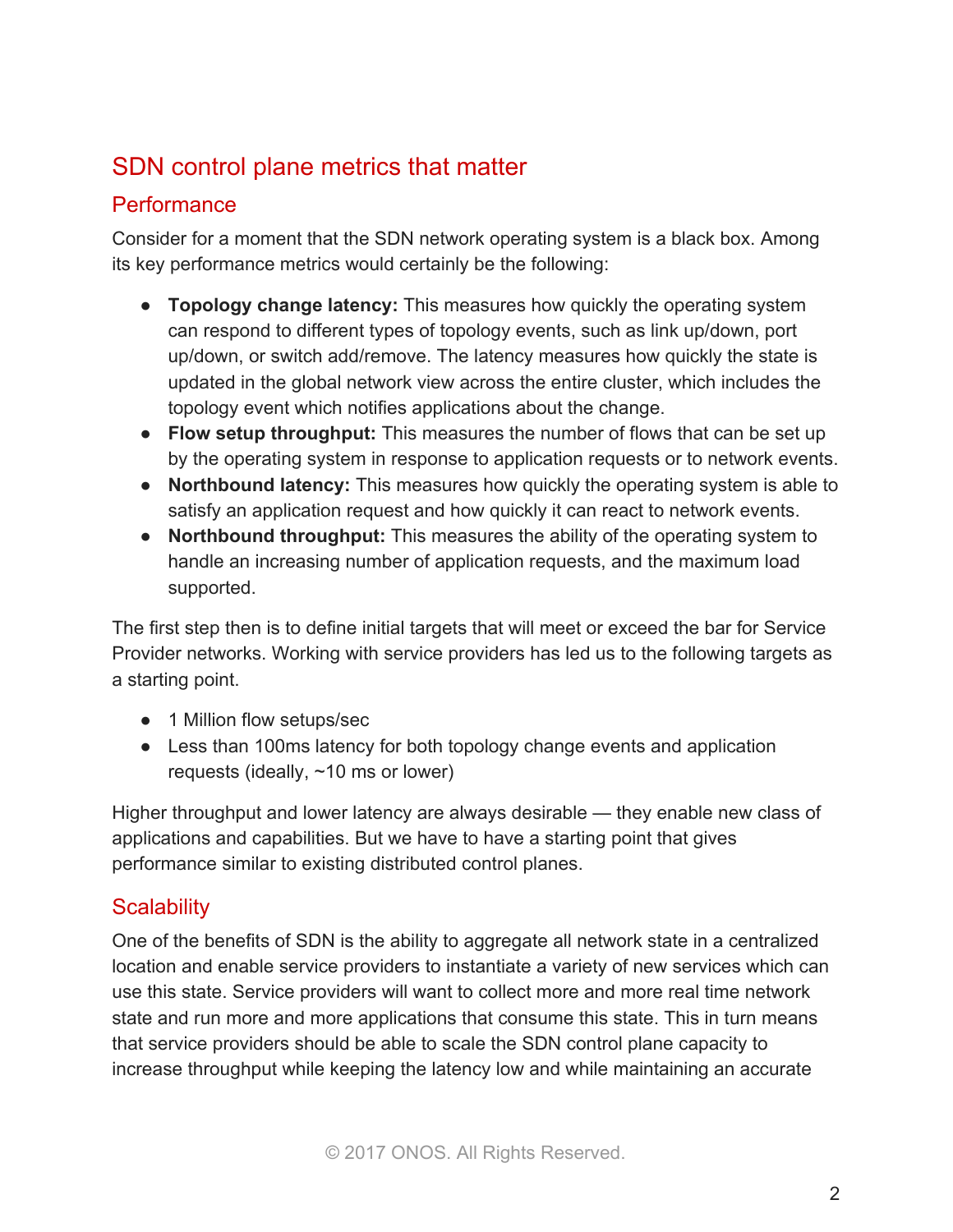global network view. Ideally, to scale an SDN OS, one should be able to simply add more compute resources (CPU and memory) to a cluster. This ability to incrementally add more control plane capacity is critical because it enables service providers to future-proof their networks and scale effectively to handle growth.

The scalability of an SDN OS is therefore defined as the ability to seamlessly add control plane capacity (servers in a cluster) to increase the SDN OS throughput and either keep the latency low or reduce it further while maintaining a logically centralized view of the network.

The question then is – how should the scalability of an SDN OS be measured? There are two key metrics:

- Increase in throughput metrics (defined above) with addition of servers.
- Unchanged or reduced latency (defined above) with addition of servers.

# High Availability

High availability is a prerequisite for SDN adoption in Service Provider networks. While it is great that one can scale a SDN control plane by introducing additional servers, it still needs to be complemented by the control plane's ability to automatically handle failures of individual servers. One should also be able to perform software and hardware upgrades without impacting overall system operation. While the current release does not support in-service-upgrade, this functionality is in the plan for the upcoming release of ONOS.

One way to assess the resiliency of a distributed SDN control plane is to introduce failures and observe how the system responds. In a system designed for high availability operation, one should expect the following in the event of failures (outside the scope of this white paper, detailed results are available on the **ONOS** wiki):

- Redundancy measures automatically take effect and the system continues to operate with zero downtime.
- The performance of the system remain nominal and is proportional to the number of resources currently at its disposal.
- When the system heals and the instances rejoin, the system automatically rebalances workload to take advantage of the restored capacity.

# Challenges in building a "carrier-grade" SDN control plane

A key challenge in building any distributed system is to ensure the individual instances function as a single logical entity. The complex details of how state is managed and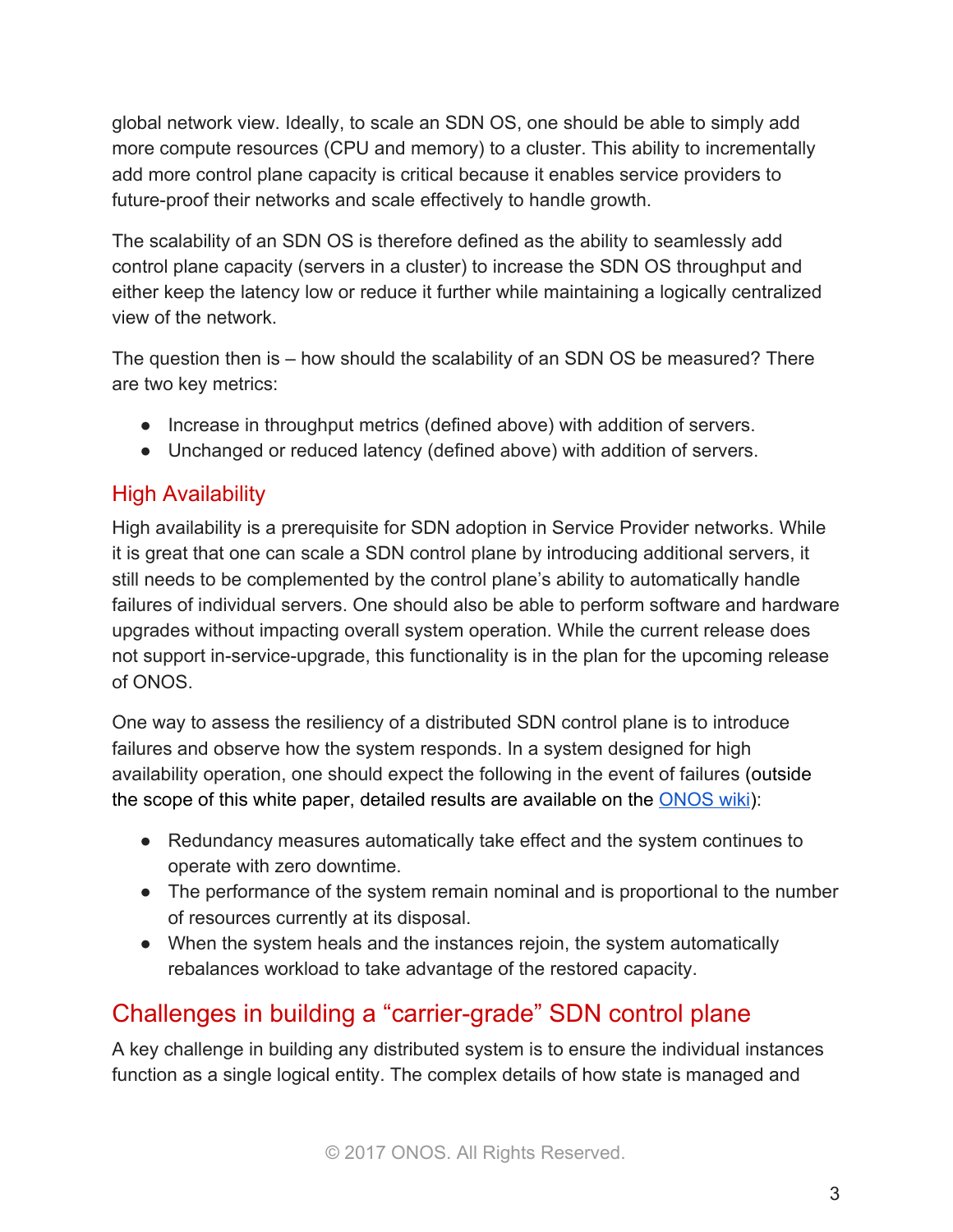coordination is achieved should be hidden from the applications by preserving simple, easy to understand abstractions. An important abstraction ONOS introduces is the Global Network View. The ability to operate on an accurate picture of the entire network greatly simplifies network control functions. For example, a use case that would have traditionally required the introduction of new distributed routing protocol such as OSPF can be solved by employing a simple shortest path algorithm on the network graph.

## Why simple approaches don't work

This section explores the key challenges involved in maintaining a consistent and accurate picture of the network in a distributed SDN control plane. Arguably these problems do not exist in a single instance controller.

A single instance controller has direct visibility over the entire network and is capable of keeping this view up-to-date as the network evolves. Furthermore, it can present this view to any application with little overhead as the state can be maintained locally. But this simplicity comes at the expense of availability and scale. A controller outage will immediately render all network control impossible. The availability problem can be mitigated to an extent by running two controllers with one in hot-standby mode where this peer controller takes over control in the event the primary controller fails. However, each controller instance on its own must still be capable of managing the entire network and serving all the applications that are trying to monitor and program the network. As the size of SDN controlled networks grow and as more and more network control applications are introduced, these solutions fall short and new ones that truly scale are needed.

One way to architect a scalable SDN control plane is to run multiple controller instances with each instance responsible for controlling a subset of the network. By dividing the network amongst the set of available controllers, this approach enables managing a larger network by simply adding new controller instances. Furthermore, if a controller instance fails, responsibility for its portion of the network is automatically transferred to other running instances thereby ensuring uninterrupted network control.

However, this straightforward solution introduces new challenges, and most of these challenges revolve around how to effectively manage state. In such a distributed setting, each controller instance has direct visibility over a slice of the network. In order to preserve the Global Network View abstraction, the control plane has to somehow piece together an accurate picture of the network from these individual slices and present that to applications with minimal overhead. Furthermore, as the underlying network evolves,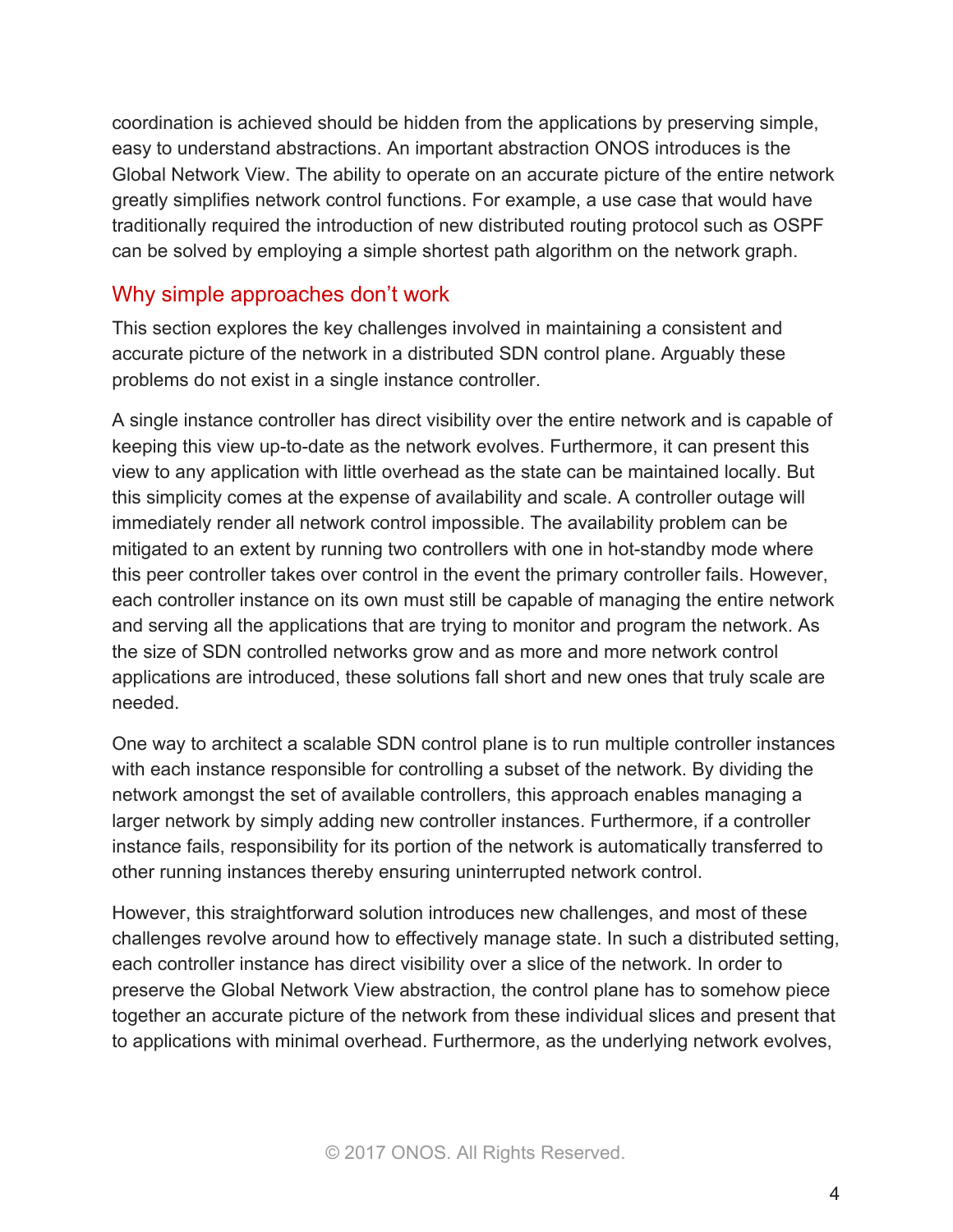the control plane has to update the network view in order to maintain its consistency with the underlying network state.

In addition to Global Network View state, there is a variety of control plane state that needs to be tracked and made accessible to network control applications. Examples of this state include application intents, flows, flow stats, resource allocations, network policy information, switch-to-controller mappings and a host of other network control application-specific state. Each of these state come with their own unique consistency semantics, read-write access patterns, locality constraints and durability expectations. A well-architected SDN control plane implementation must be capable of meeting these unique state management needs without sacrificing performance and scalability.

A common approach often used in distributed SDN controllers is to offload all state management to a centralized data store. The data store itself is replicated for availability. While this approach seems reasonable, it suffers from a number of problems as is evident from the shortcomings unearthed during the research and prototyping efforts for ONOS.

#### Consistency or availability

First, distributed data stores are either architected for high availability or strong consistency. In the event of a network partition, they are forced to either choose strong consistency and risk being unavailable for updates, or choose availability and deal with the possibility of the system state diverging. This fundamental tradeoff (see CAP theorem) is unavoidable in any distributed state management system and the choice a data store makes has a significant impact on the overall system behavior and performance. As described earlier, there is a need to manage different types of state in the SDN control plane and not all of them require the same degree of consistency or availability. Trying to fit all this diverse state into a single data store that is either configured to provide high availability or strong consistency results in a system that has less than ideal performance profile or even worse, a system that behaves incorrectly.

#### **Performance**

Another challenge with centralized data store is that very little of the state is local to the controller instance. For state such as Global Network View, which is highly read intensive, having to fetch data from the centralized data store every single access can severely limit performance. Introduction of a cache does not really address the issue because caching introduces the problem of having to worry about maintaining coherence between the local cache and the data store.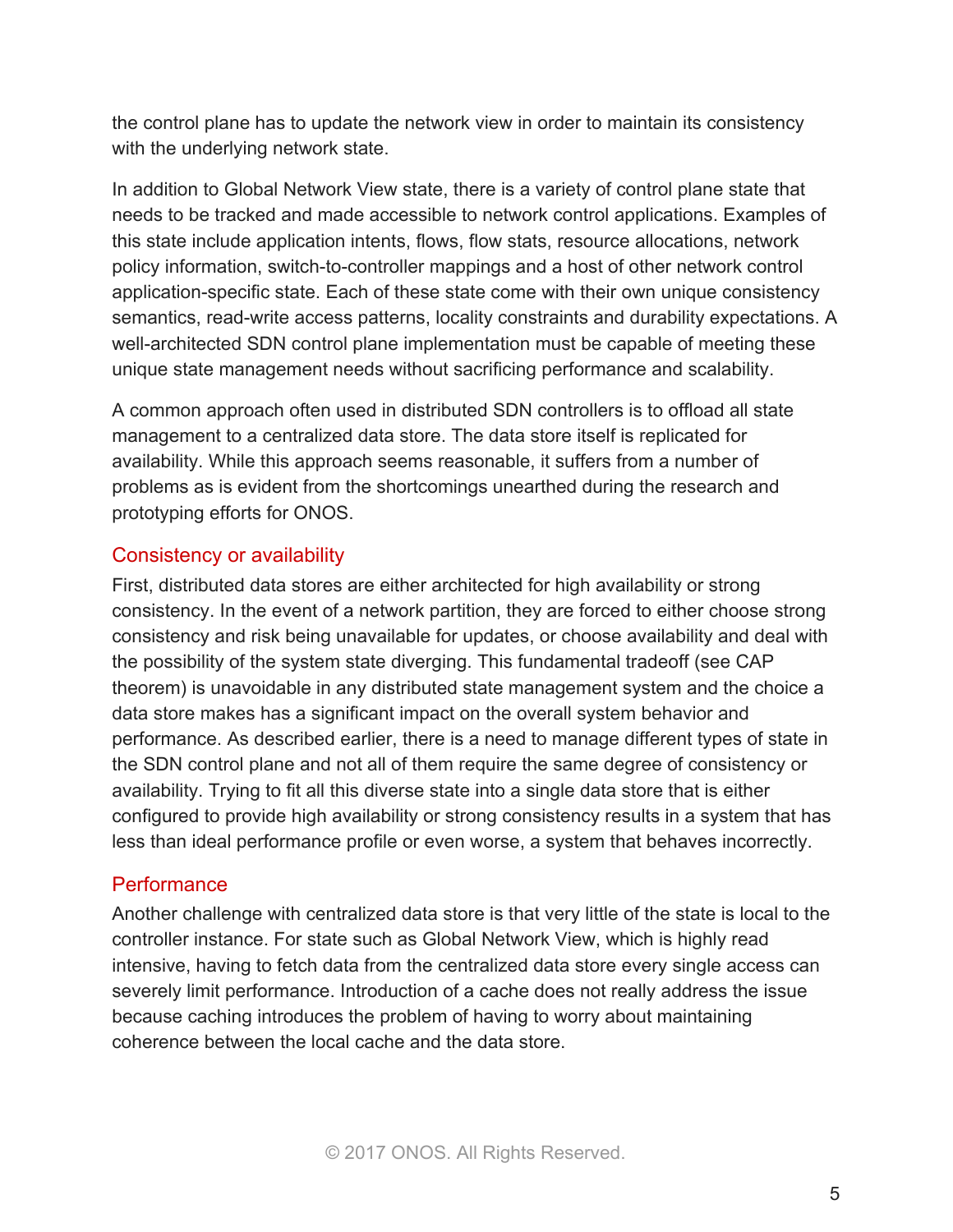#### Scaling challenges

Building a distributed data store that offers strong consistency while having the ability to scale-out is a non-trivial task. Several off-the-shelf open-source solutions in this space trade consistency for availability (e.g. Cassandra) and the ones that do offer strong consistency are not designed to scale out without negatively impacting throughput (e.g. Zookeeper).

Ultimately building a high performance SDN control plane that seamlessly scales and is highly available requires building and integrating state management solutions that are tailored to meet the unique requirements of each type of state in the control plane.

# ONOS approach to performance, scalability and availability

ONOS is built from the ground up as a scalable distributed system that can seamlessly meet the demands for high performance and availability placed on a SDN control plane. ONOS achieves this by providing a host of simple and robust distributed state management primitives.

ONOS takes into consideration the unique properties of each type of control plane state and maps it to a solution that provides the best semantics and performance for that state.

ONOS employs a cluster of controller instances that work together to manage the network. As the demands on the SDN control plane grow, either due to an increase in the size of the network or due to an increase in the number of network control applications, it can scale by adding commodity servers to the controller cluster. ONOS automatically offloads a portion of the work to these new instances. From an architectural standpoint, there are no fundamental limits on how large an ONOS cluster can be, and it can seamlessly scale to support a rapidly growing network.

High availability is of prime importance to the ONOS architecture. Every critical control plane functionality is designed to automatically fail over with zero down-time in the event of an instance failure. The failover semantics are built into software and require no operator intervention. Furthermore, applications that are built to run on ONOS can leverage the same availability building blocks used in rest of the system to provide an always-on experience.

Instead of offloading all state management to a centralized data store, ONOS employs a collection of state management building blocks and matches these appropriately to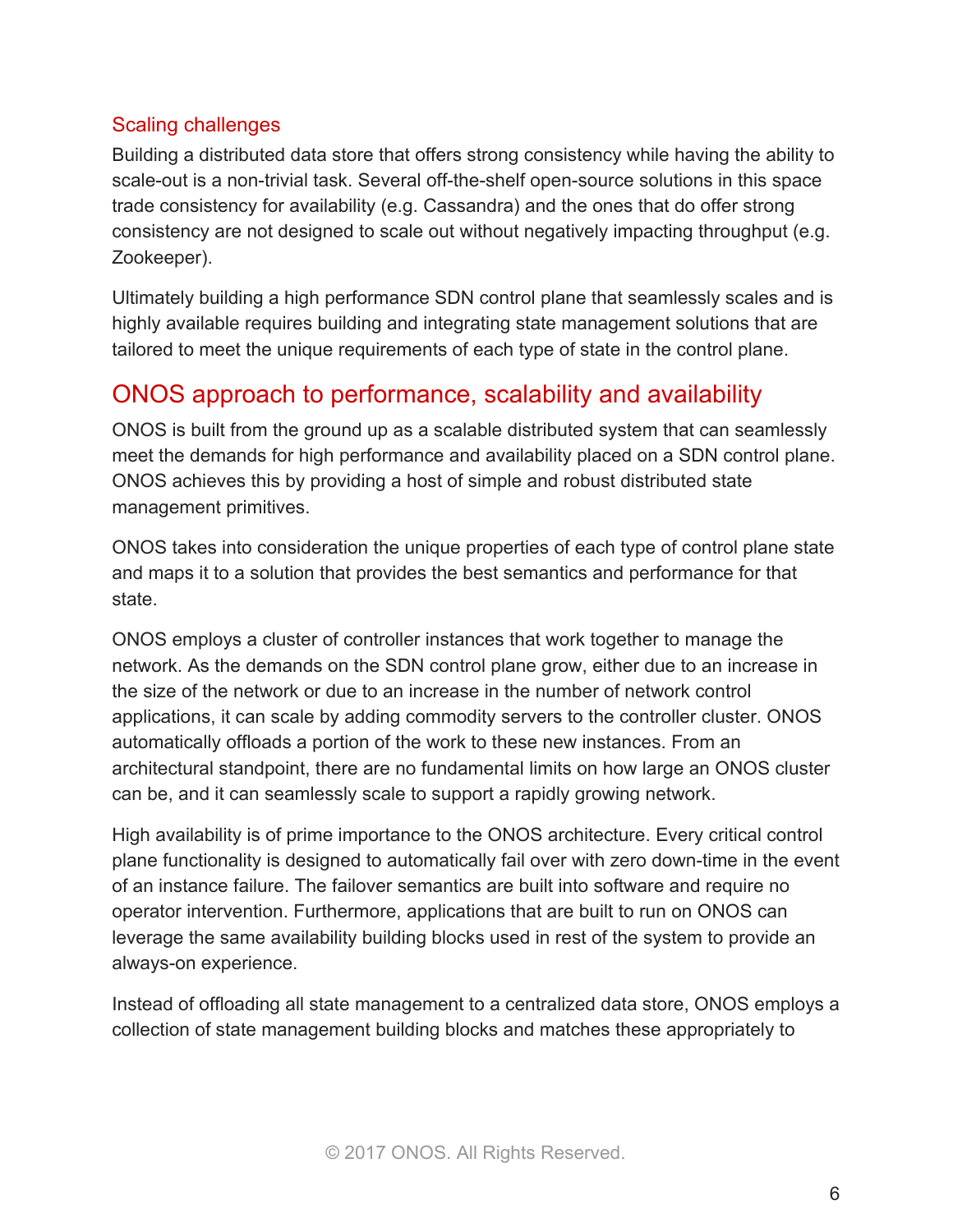control plane state. This approach towards distributed state management truly differentiates ONOS from other distributed SDN controllers.

## Eventual consistency

Given the read intensive nature of the Global Network View (GNV), achieving high performance requires an approach that can provide access to this view with minimal overhead. However, simply caching this state locally introduces consistency concerns stemming from cached state being out of sync with network state.

ONOS addresses this particular problem using a novel approach. It treats the Global Network View as a state machine to which network events are applied in an order-aware manner. In order to provide low latency access, ONOS maintains a copy of the GNV state machine in memory on every controller instance. It solves the consistency problem using a logical clock to timestamp network events as soon as they are detected on the data plane and then fully replicates them across the control plane. Each instance evolves its local GNV state machine copy independently by using the logical timestamps to detect and discard out of order network events. A periodic, lightweight background task detects and updates GNV copies that are out of sync with each other and with the state of physical network state through a process known as "anti-entropy".

ONOS evaluations have shown that this simple approach described above works well for state that is eventually consistent. The GNV is an example of state that is eventually consistent and by employing this approach, ONOS can detect and respond to network events with very low latency. There are additional areas where this approach works well (including situations where the provenance of the data is outside of the controller, or where state is partitioned and a single instance acts on the data at a time). ONOS employs the same eventually consistent data store abstraction to manage all Intent-related information.

# Strong consistency

While eventual consistency works very well for GNV and Intent-related state, it is not suitable when stronger consistency is mandated by a use case. Consider the example of switch-to-controller mapping. At any given point in time, ONOS guarantee that there exists a single controller that acts as the *master* for a given switch. This piece of information needs to be maintained in a strongly consistent manner with every instance agreeing on who the current master for a switch is in order to avoid the devices being programmed concurrently via multiple controllers. An eventually consistent solution is ill-suited for this particular problem for obvious reasons. Another area where strong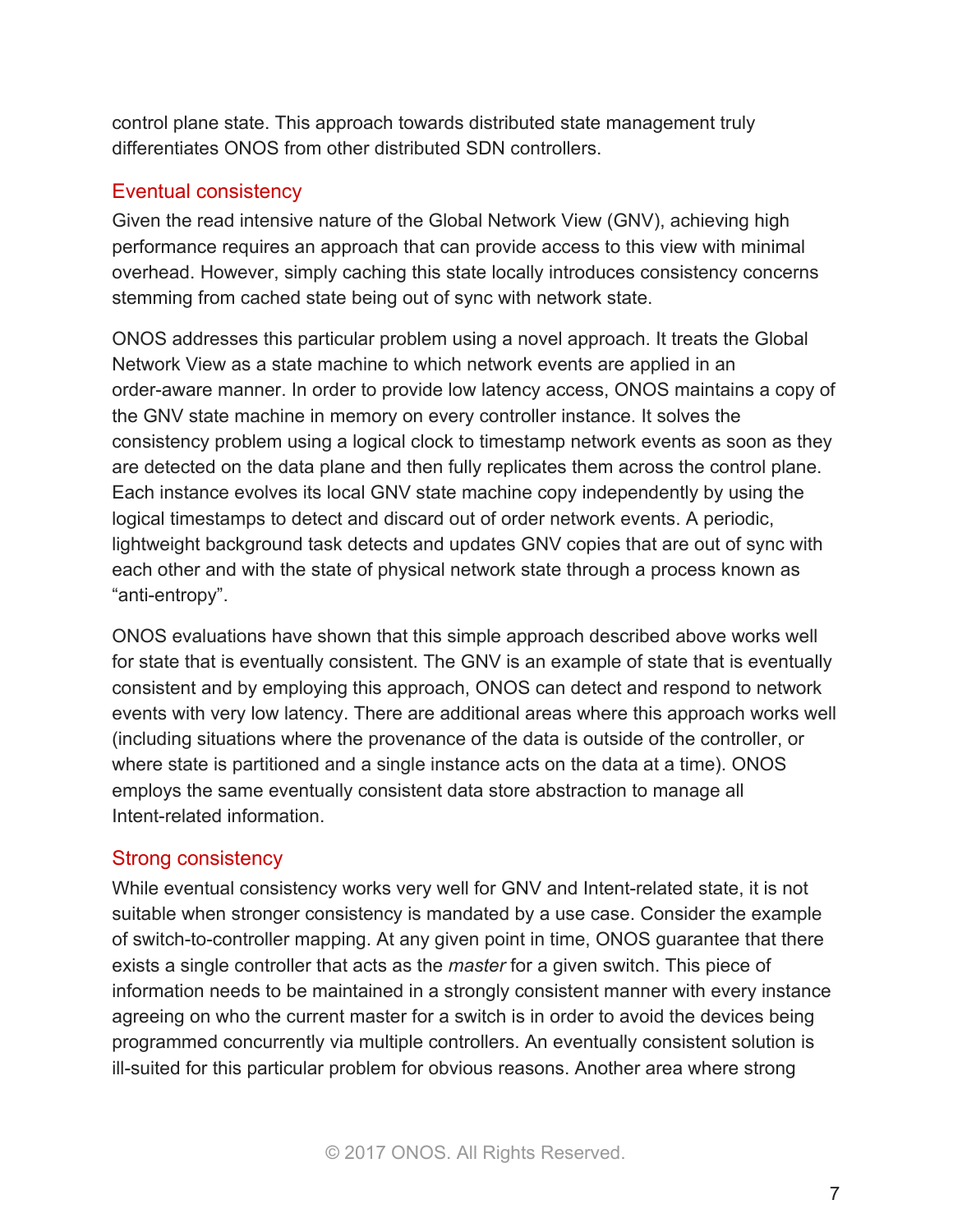consistency is important is for control plane state that tracks the network resource allocations, such as "Application X has 10G bandwidth allocated on link L1"*.* It is important that ONOS provide transactional semantics for such updates and an eventually consistent solution does not work in this situation.

Scaling is a problem often encountered when building a strongly consistent data store. The throughput of a strongly consistent data store is usually inversely correlated to cluster size due to increased coordination overhead. ONOS provides an elegant solution to this problem by sharding the larger data store into smaller units. Each unit, or shard, is given responsibility for a partition of the key space. The ownership for each shard resides with three controllers for high availability. Updates to a given shard are coordinated in a strongly consistent manner by employing a Replicated State Machine (RSM). The integrity of the shard RSMs is maintained via the RAFT consensus algorithm. With this approach, scaling merely involves adding new servers and then instructing ONOS to rebalance the shards to take advantage of the newly added instances.

#### State management building blocks for application developers

A unique feature in ONOS is that the core state management building blocks are exposed as simple abstractions for applications to build on top of. Application developers do not have to worry about all the complex details of state distribution and can instead focus on the core business logic they want to express.

# Evaluation of ONOS performance, scale, and high availability

The following sections summarize the results of the four experiments<sup>2</sup> that measure and quantify the performance of ONOS subsystems.

These experiments are:

- 1. Latency of topology discovery
- 2. Flow subsystem throughput
- 3. Latency of intent operations
- 4. Throughput of intent operations

<sup>2</sup> In all experiments, the setup uses physical servers. Each server instance has a Dual Xeon E5-2670 v2 2.5GHz processor with 64GB DDR3 and 512GB SSD. Each server uses a 1Gb NIC for the network connection. The instances are connected to each other through a single switch.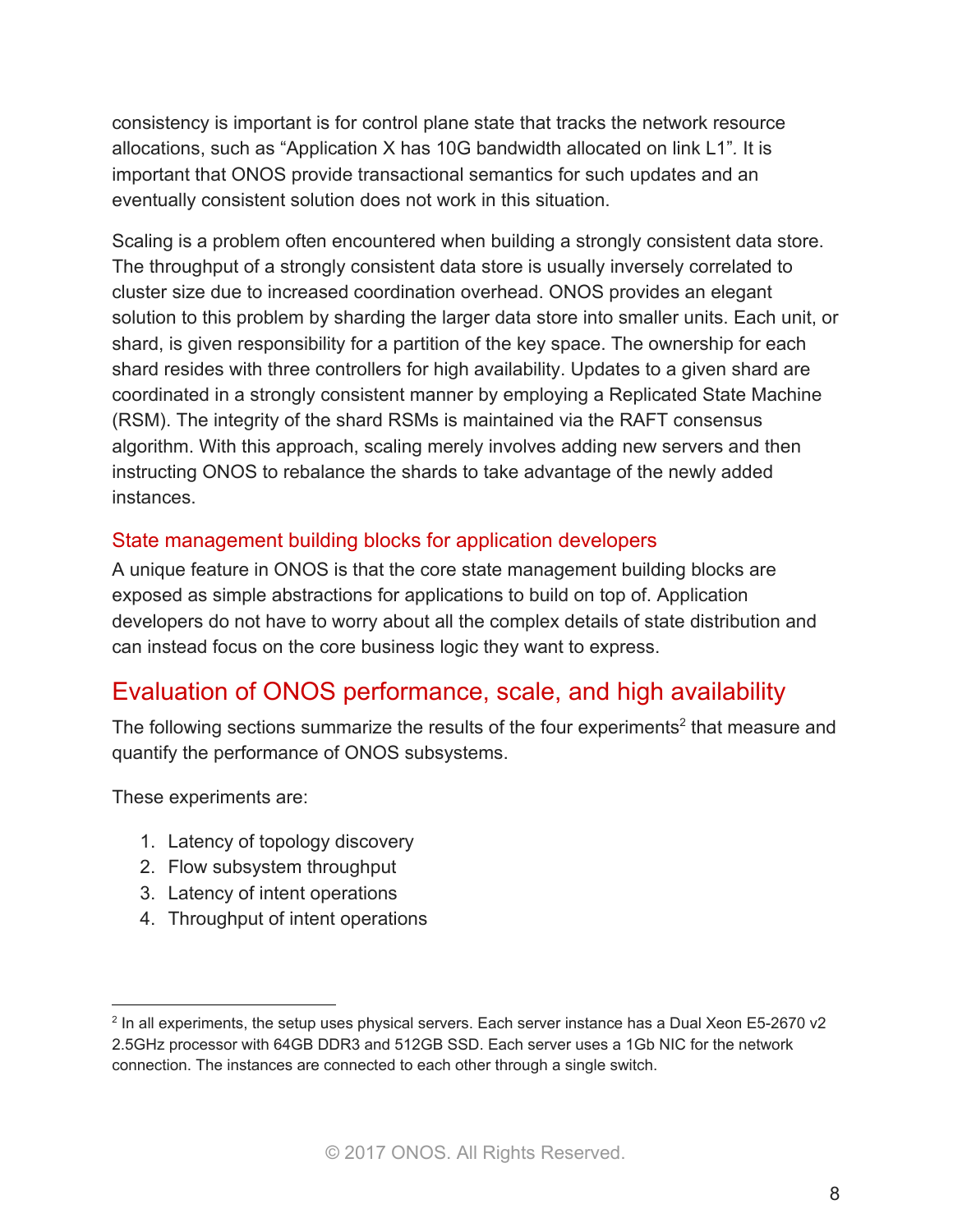By comparison with the experiment results published for ONOS Blackbird release, performance of ONOS Kingfisher release is further improved in terms of reduced topology discovery latency and increased intent operations throughput. Please refer to following subsections for more details.

Detailed information about the evaluation setups and test methodologies are available at<https://wiki.onosproject.org/x/n4Q0>and evaluation results are available at [https://wiki.onosproject.org/x/xIbV.](https://wiki.onosproject.org/x/xIbV)

## Latency of topology discovery

#### **Scenario**

Network events need to be handled with low latency to minimize the time that applications are operating on an outdated view of the topology. The main topology events that are important to measure are: adding/removing a switch, discovery of a port changing state along with the subsequent discovery or disappearance of infrastructure links, and discovery of hosts. It is important to quickly recognize that such events have occurred, and to swiftly update the network graph across the cluster so that all instances converge to the same view of the topology.

## Goal

The goal of this experiment is to measure the latency of discovering and handling different network events and observe the effect of distributed maintenance of the topology state on latency. The system should be designed so that for any negative event, such as port/link/device-down, the latency is under 10 ms and the latency is unchanged regardless of the cluster size. Positive events, such as port/link/device-up, should be handled within 50 ms. It is more important to react more quickly to negative than to positive events, since the negative ones may affect existing flows.

## Experiment setup

This experiment uses two OVS switches controlled by an ONOS instance. Port-up, port-down and switch-up events are triggered on one of the switches and the latency is measured as the time between the switch notification about the port event and the time the last ONOS instance has issued the topology update event. Using at least two switches is required in order to form an infrastructure link whose detection or disappearance is used to trigger the topology update. Since port up/down events trigger subsequent discovery or disappearance of links, we measure both port and link discovery latency in the same test we call link-up/down test, and we measure switch discovery latency in another test we call switch-up/down test. The detailed description of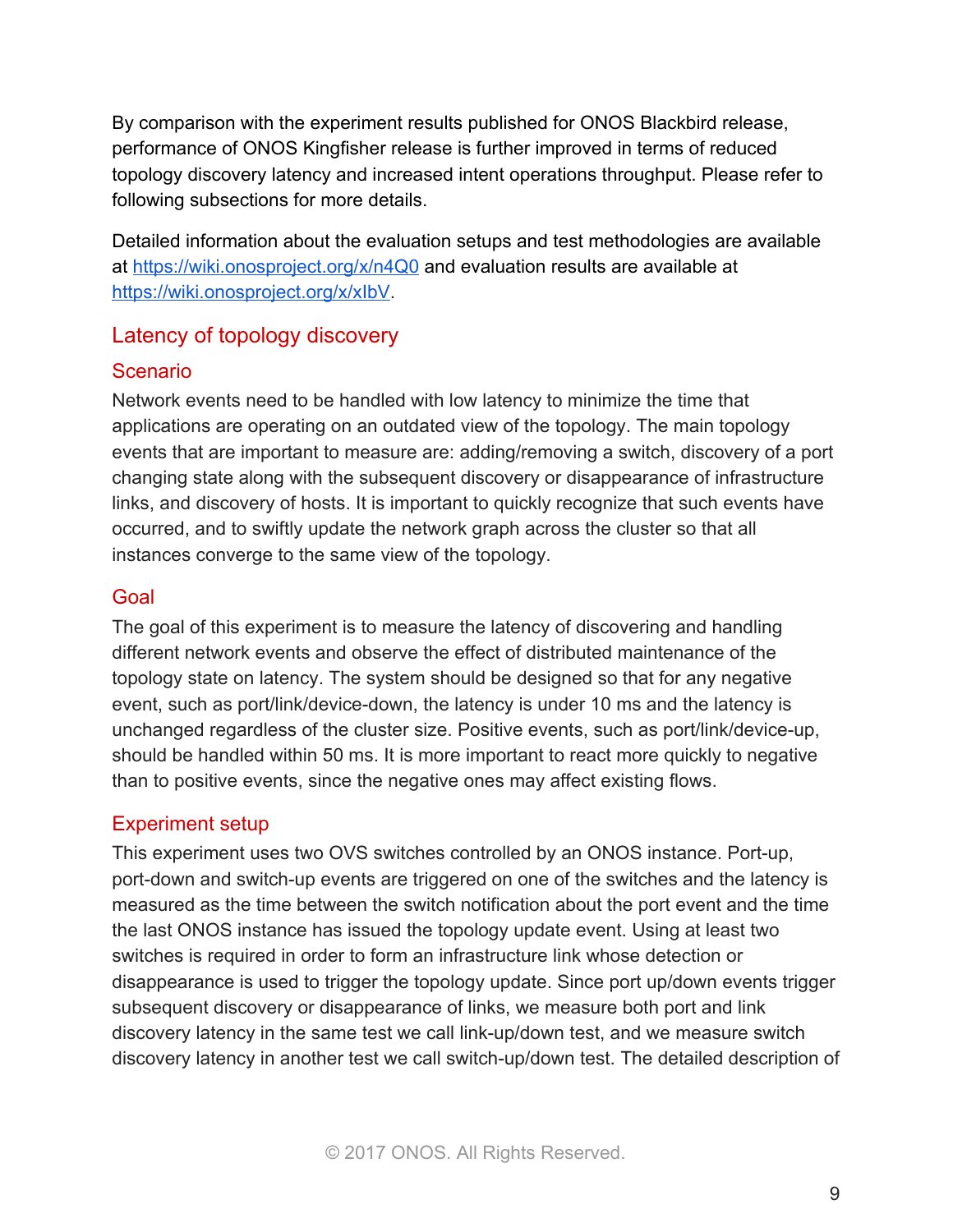the tests to measure switch/port/link discovery latency can be found at [https://wiki.onosproject.org/x/oYQ0.](https://wiki.onosproject.org/x/oYQ0)

To measure host discovery latency, a single OVS switch connecting two hosts is used and the latency is measured as the time between the first packet-in message triggered by one of the hosts and the time the last ONOS instance has issued the host added event. The detailed description of the host discovery tests can be found at [https://wiki.onosproject.org/x/\\_Ymq.](https://wiki.onosproject.org/x/_Ymq)

## **Results**

The link up/down test results are divided into link-up test result and link-down test result.

Link up test result:

- For a single instance, the latency is around 7 ms.
- For multi-node cluster, the latency is around 16ms.
- By comparison with Blackbird release, single instance latency stays the same and multi instance latency is reduced by ~25%.





#### Figure 1

Each latency is further divided into three portions:

- up ofp to dev avg: time spent for ONOS to generate Device Event triggered by OF Port Status message
- up dev to link avg: time spent for ONOS to finish link discovery and generate Link Event
- up link to graph avg: time spent for ONOS to generate Graph Event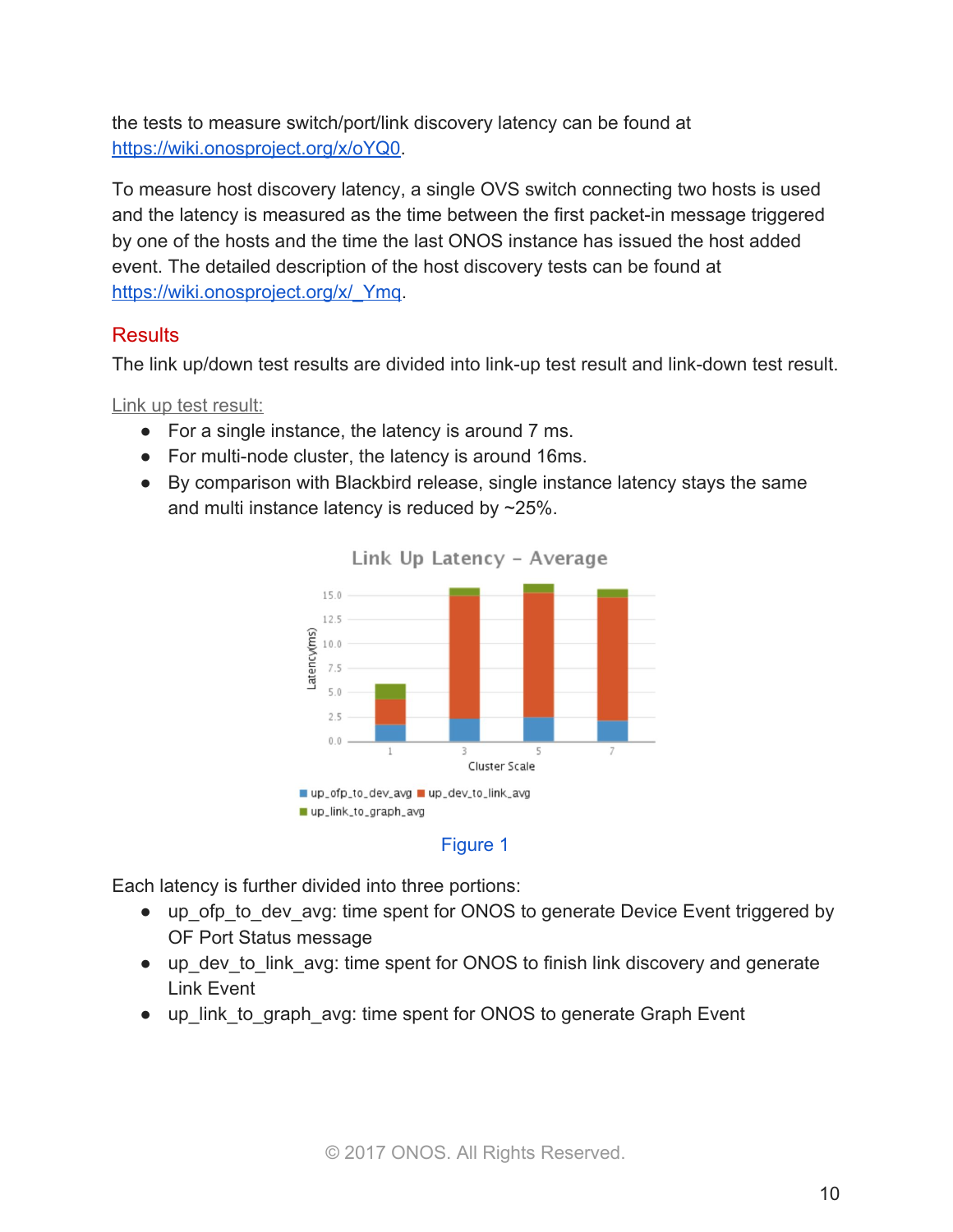The initial increase in latency from single to multi-instance setups is expected. The extra time is spent in the link discovery stage and it is because an eventual consistency model is used by the link store. The increase doesn't happen for device or graph events because, as for the former, device events are fully replicated among the controller instances as soon as they are discovered in the data plane; and for the latter, topology store simply relies on the distributed versions of the device and link stores which means graph events are not delayed by the eventual consistency model but locally generated.

Link down test result:

- For all single and multi-instance setups, latency ranges between 3 5 ms.
- The latency numbers stay the same by comparison with Blackbird release.





Each latency is further divided into three portions:

- down ofp to dev avg: time spent for ONOS to generate Device Event triggered by OF Port Status message
- down dev to link avg: time spent for ONOS to generate Link Event
- down link to graph avg: time spent for ONOS to generate Graph Event

The latency increase from single to multi-instance setup is as expected since adding instances introduces additional, though small, event propagation delays.

Due to the inherent nature of link detection (via LLDP and BDDP packet injection), the underlying port-up events result in more time-intensive operations required to detect link presence than do port-down events, which trigger an immediate link teardown and the resulting link-down event.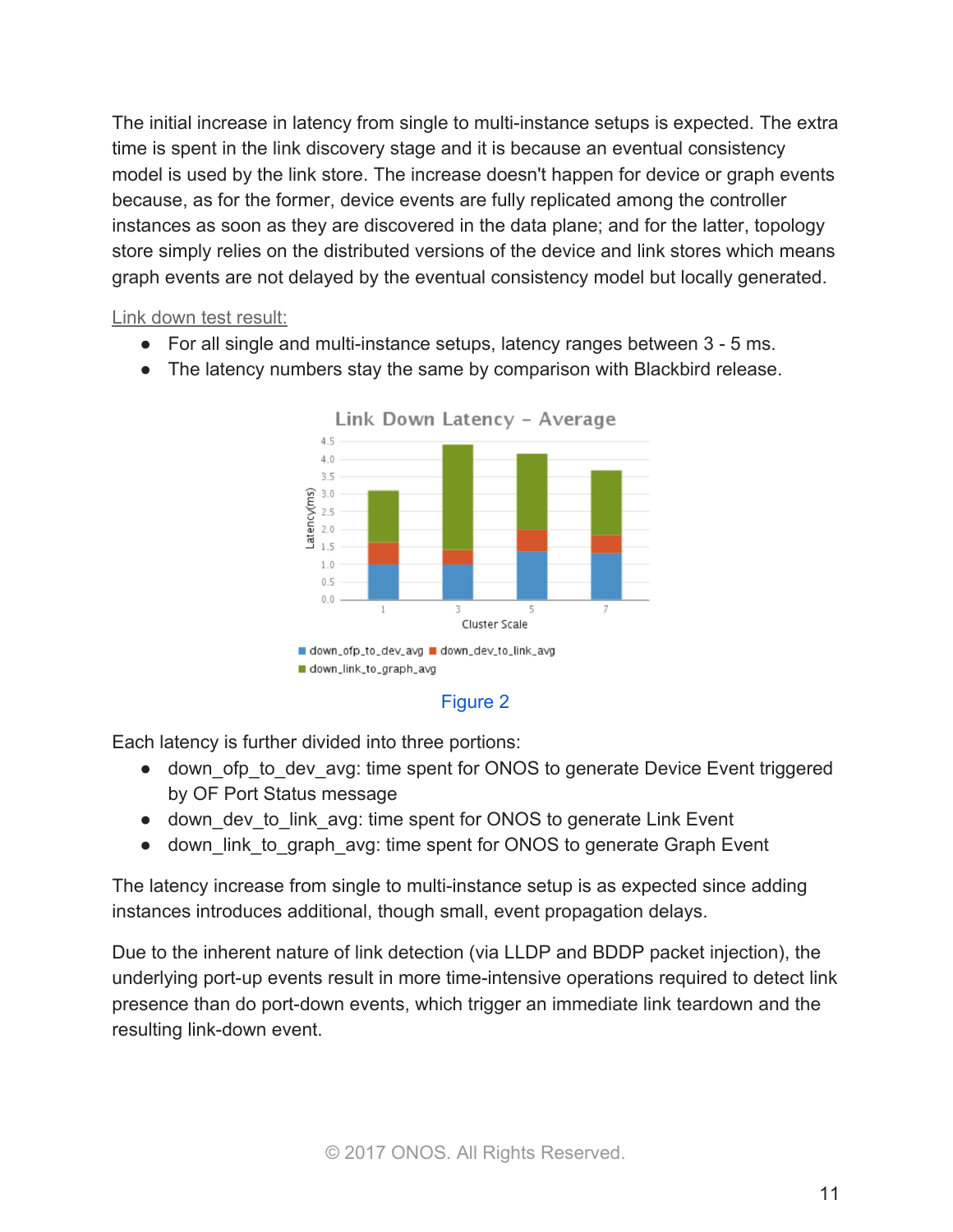The switch-up/down test results are also divided into switch-up test result and switch-down test result.

Switch up test result:

● For all single- and multi-instance setups, latency ranges between 45 and 55 ms, which is reduced by ~30% by comparison with Blackbird release.







Each latency is further divided into five portions:

- tcp to feature reply avg: time spent from devices connection initiation to ONOS sending OF Feature Reply message
- feature reply to role request avg: time spent for ONOS processing mastership election for the device and sending OF Role Request message
- role request to role reply avg: time spent to get OF Role Reply message from device
- role reply to device avg: time spent for ONOS to generate Device Event
- up device to graph avg: time spent for ONOS to generate Graph Event

Inspection of the detailed results reveals that the latencies are mostly due to the times the switch takes to respond to OF feature request message with OF feature reply message. This is confirmed by the steady ~35 ms lag, shown as the blue portion of the bars in figure 3, which is independent of the number of cluster instances.

ONOS' combined contributions to the latency ranges between 10 and 20 ms. The time spent in electing an ONOS instance to function as the master for the switch (shown as the orange portion) slightly grows with the number of ONOS instances. The additional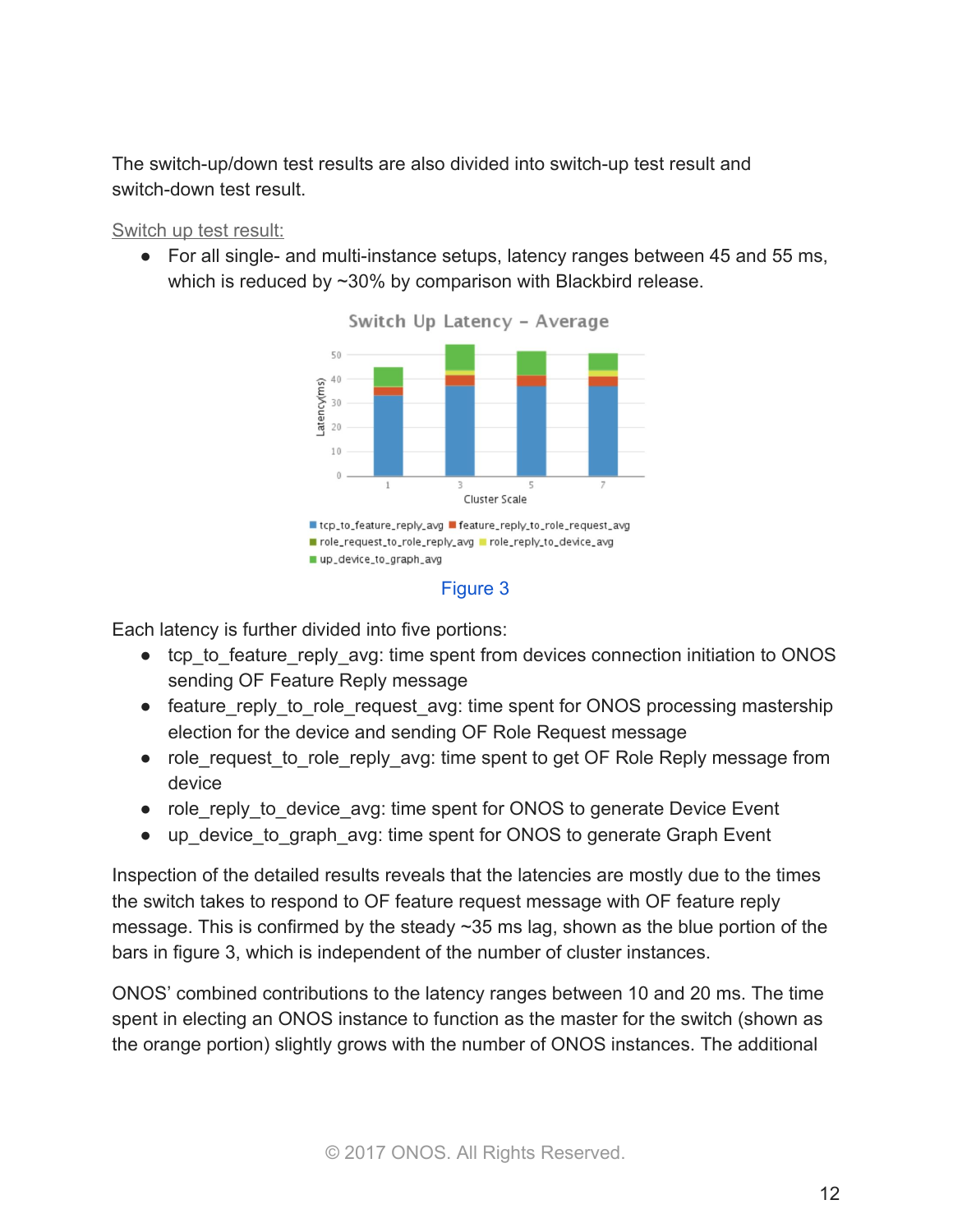small coordination overhead is expected as this step requires full consensus between all cluster instances.

For the other part including time spent in updating device store (shown as the yellow portion) and topology store (shown as the green portion) across the entire cluster, there is no additional cost as the cluster size grows.

Switch down test result:

● For all single and multi-instance setups, latency ranges between 3 - 5 ms, which is reduced by ~60% by comparison with Blackbird release.





Each latency is further divided into three portions:

- fin\_ack\_to\_ack\_avg: time spent for TCP session teardown between ONOS and device
- ack to device avg: time spent for ONOS to generate Device Event
- down\_device\_to\_graph\_avg: time spent for ONOS to generate Graph Event

Similar to the difference in link-down vs. link-up latencies, switch-down is significantly faster than switch-up, because there is no negotiation involved in switch-down processing. Once the control connection is torn down via TCP FIN, ONOS can categorically declare the switch as being unavailable and without any delay, remove it from its network graph.

Host discovery test result:

- For a single instance, the latency is around 4 ms.
- For multi-node cluster, the latency ranges between 75 and 125 ms.

Figure 4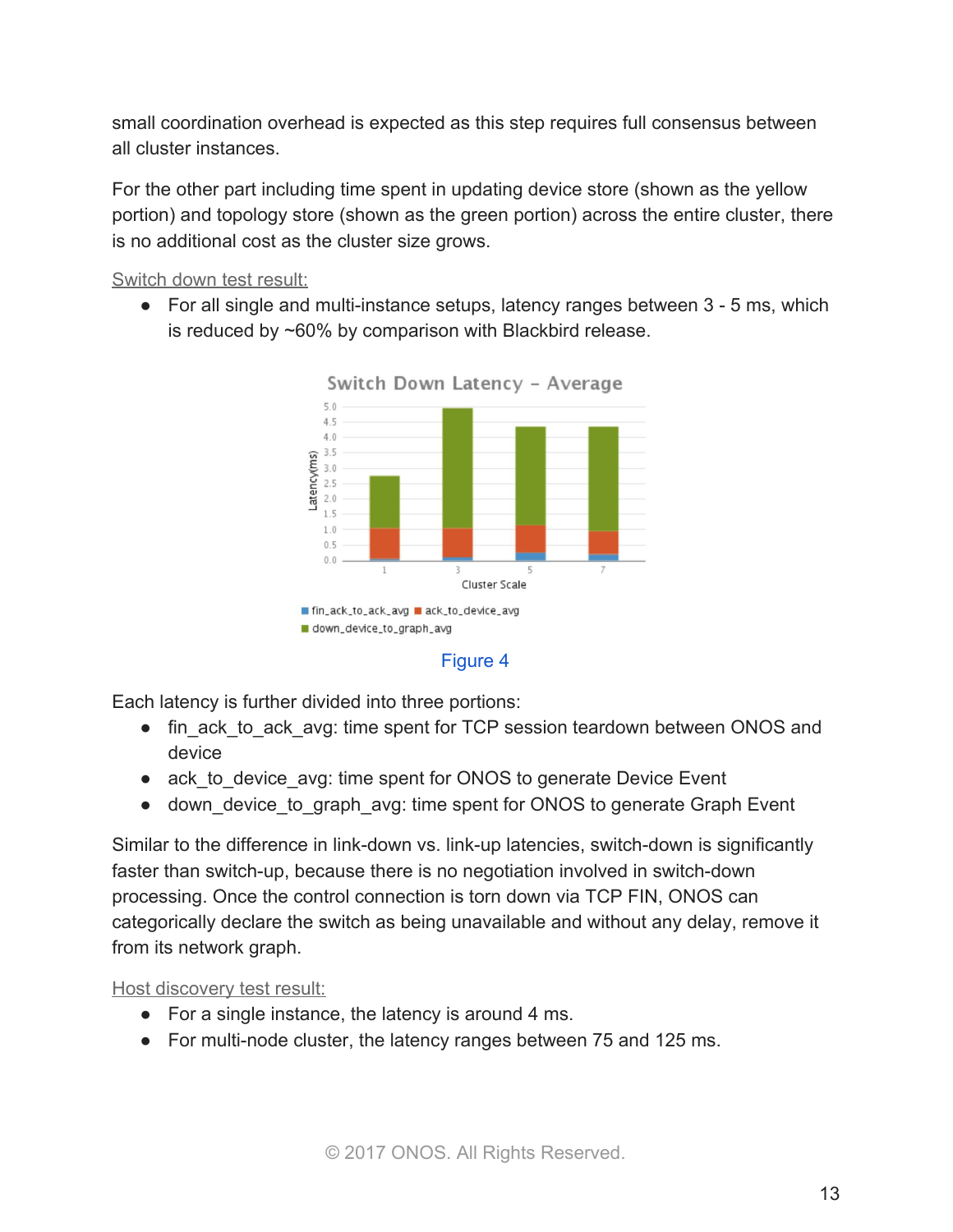● It is the first time we publish host discovery latency results in the white paper.



#### Figure 5

The increase in latency from single to multi-instance setups is again due to the selection of consistency models. Specifically, this is due to a configuration in how the raft protocol is used by default. By slightly relaxing some consistency and allowing any client to read from any up to date server for some operations, ONOS slightly increases latency for operations that must go through the raft leader. We are currently working on improving both how ONOS accesses the raft protocol and the way Copycat, the implementation of the raft protocol ONOS uses, handles these client/server interactions to better fit ONOS's use case.

The detailed results for link and switch event latency is available at <https://wiki.onosproject.org/x/xobV> and results for host event latency is available at [https://wiki.onosproject.org/x/14bV.](https://wiki.onosproject.org/x/14bV)

# Throughput of flow operations

## Scenario

In a large network, it is likely that each instance in an ONOS cluster will serve a set of switches that share some geographic locality – call it a region. It is also expected that an ONOS cluster can serve multiple regions. Provisioning flows that span regions involves coordination and sharing of state between ONOS instances.

## Goal

The goal of this experiment is to show how the flow subsystem of the ONOS Cluster performs and how it scales for managing flows that are within a region as well as flows that span multiple regions. More specifically, the experiment focuses on measuring the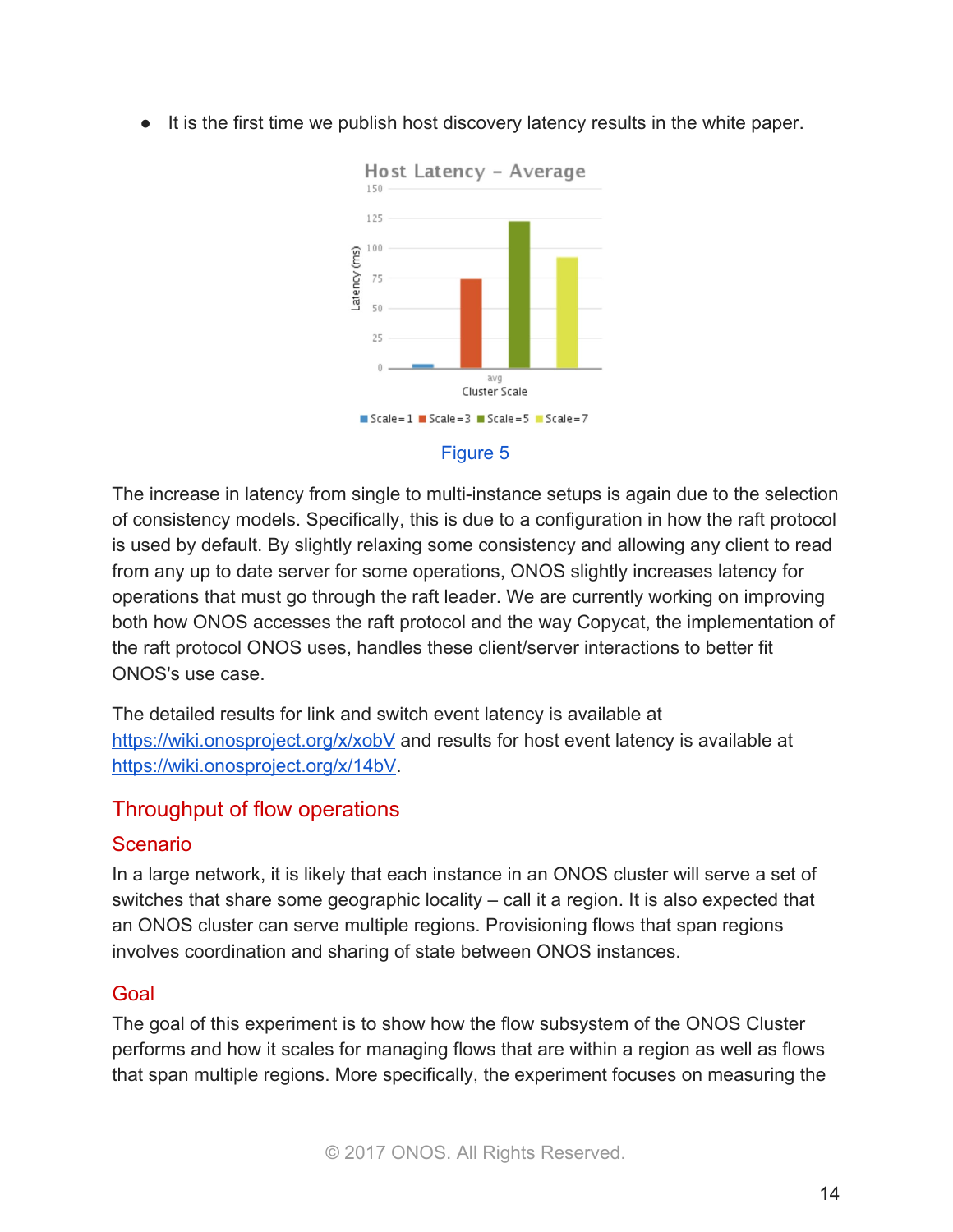number of flow installations per second that ONOS provides as the number of instances is increased and as the number of regions spanned by the flows is increased.

An ONOS cluster should be able to process at least 1 Million flow setups per second, and a single instance should be able to process at least 250K flow setups per second. Furthermore, the rate should scale in a linear fashion with the number of cluster instances.

# Experiment setup

In this setup the load is generated by a test fixture application (*DemoInstaller)* running on designated ONOS instances. To isolate the flow subsystem, the southbound drivers are "null providers," which simply return without actually going to a switch to perform installation of the flow. (Note: These providers are not useful in a deployment, but they provide a frictionless platform for performance testing.)





#### Constant Parameters:

- Total number of flows to install
- Number of switches attached to the cluster
- Mastership evenly distributed each ONOS instance is master of the same number of switches

#### Varying Parameters:

- Number of servers installing flows (1, 3, 5 or 7)
- Number of regions a flow will pass through (1, 3, 5 or 7)

The set of constant and varying parameters above results in a total of sixteen experiments. At one end of the spectrum, all load is on one instance when both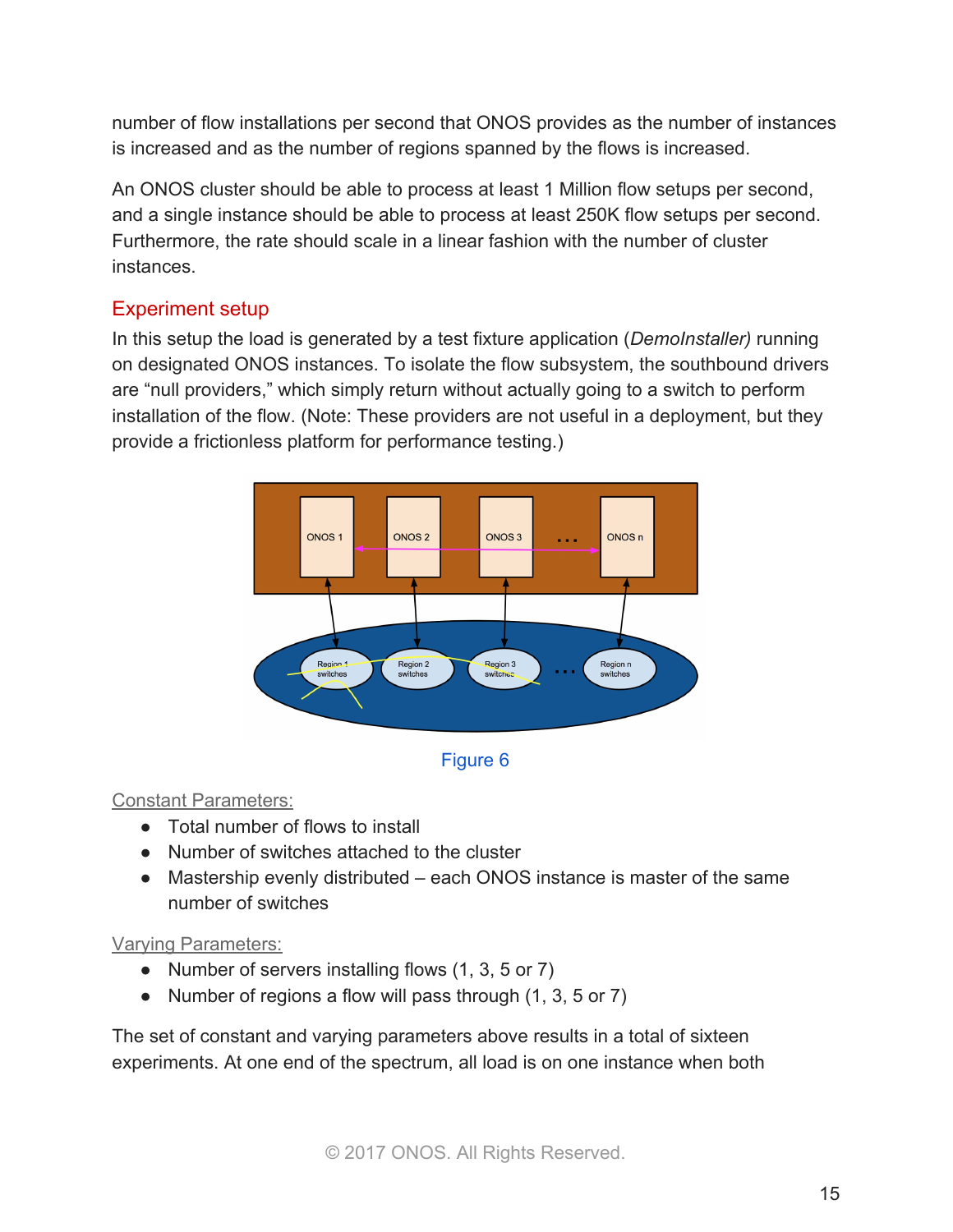parameters are set to 1. In this case, only one instance is involved and there is no cluster coordination overhead. At the other end of the spectrum, the load is shared by all instances, all flows are handled by all instances and there is maximum amount of cluster coordination overhead.

The detailed test plan is available at [https://wiki.onosproject.org/x/qoQ0.](https://wiki.onosproject.org/x/qoQ0)

## **Results**

The above experiments yield the following observations:

- A single ONOS instance can install just over 700K local flow setups per second. An ONOS cluster of seven can handle 3 million local, and 2 million multi-region flow setups per second.
- With the same cluster size, the flow setup throughput is always lower in the multi-region case due to the cost of coordination between instances.
- In both single and multi-region cases, the flow setup throughput scales approximately linearly with respect to the size of the cluster.
- The average throughput numbers remain the same by comparison with Blackbird release.



These results show that ONOS achieves not only the throughput performance objectives, but also the design objectives for scalability of the system.

The detailed results are available at [https://wiki.onosproject.org/x/z4bV.](https://wiki.onosproject.org/x/z4bV)

# Latency of intent operations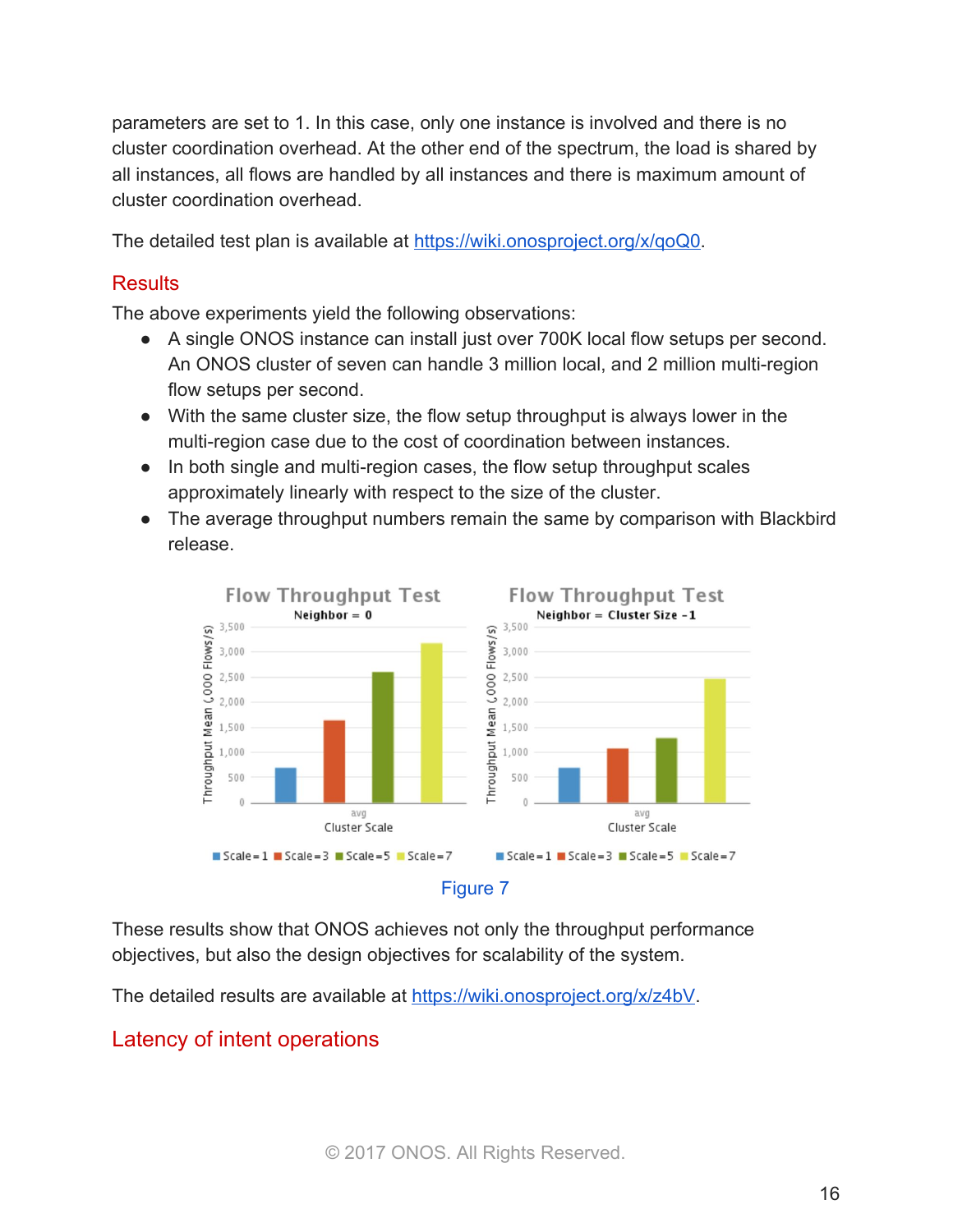#### **Scenario**

Applications interact with the ONOS intent subsystem by submitting or withdrawing intents. Both these operations are asynchronous, which means that the initial submit or withdraw operation returns almost immediately and after the intent has been processed and installed, an event will be generated to notify listeners about completion of the requested operation. The network environment interacts with the ONOS subsystem as well. While failover paths should be programmed into the data-plane to minimize the latency of responding to failures, there are times where data-plane failures require control-plane actions, and these actions should strive to have as low latencies as possible.

#### Goal

The goal is to measure how long it takes to completely process an application's submit or withdraw intent by ONOS and also to measure the length of time needed for a reroute in the case of a link failure. Finally, the goal is to understand how the intent subsystem behaves under load. This is accomplished by changing the batch size of requests submitted at the same time.

An ONOS cluster should be able to achieve latency under 50 ms for any single submit or withdraw intent request and under 20 ms for a reroute request. As the load increases with larger batch sizes, the overall latency is permitted to increase, but the average latency of an intent should decrease due to batching efficiency gains.

#### Experiment setup

In this experiment, a test application makes requests to ONOS intent subsystem to install or withdraw intent batches of varying sizes and measures how long it takes to fully complete each request. The setup also measures how long it takes to reroute an intent request after an induced network event.

As shown in the set-up below, five switches are controlled by three ONOS instances. The intents are installed by an application on the first instance. These intents are set up across the switches with the start and end time measured at the point of request. One of the links, between switches 2 and 4, can be cut to cause a reroute event.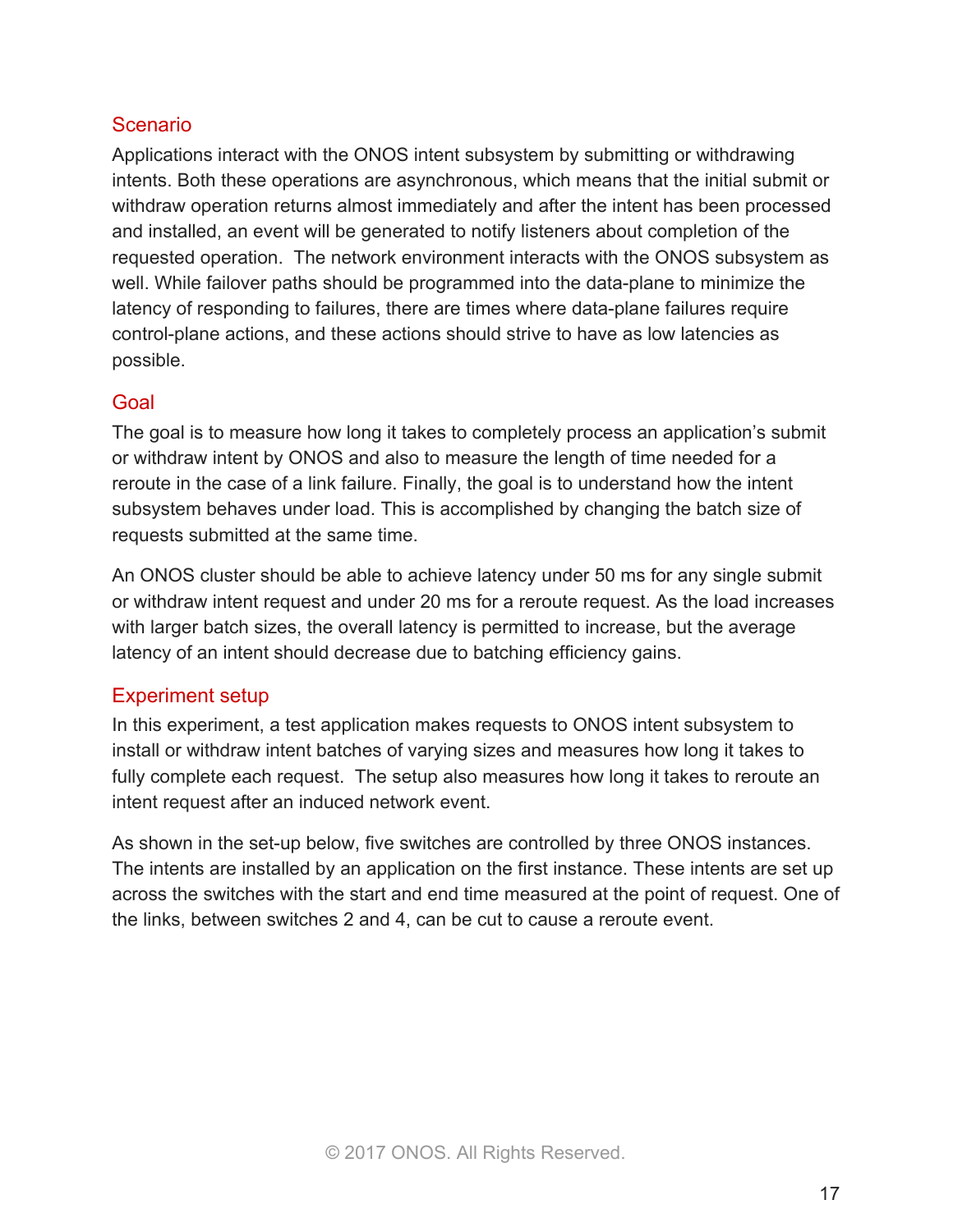

Figure 8

The detailed test plan is available at [https://wiki.onosproject.org/x/pIQ0.](https://wiki.onosproject.org/x/pIQ0)

#### **Results**

Summary of the results:

- To submit, withdraw or reroute one intent, a single ONOS node reacts in  $10~20$ ms while multi-node ONOS reacts in 10~40 ms. The additional latency comes from coordination overhead in routing each intent request to its partition master and the subsequent routing of the resulting flow requests to each device master instance. Note however, that the cost is just a one-time step; there is no additional cost as the cluster grows.
- The latency grows with larger intent batch sizes. It takes  $\sim$  20 ms more to handle intents with batch size 100 and 50~150 ms more to handle intents with batch size 1000. But average latency of handling one intent decreases as expected.
- The average latency numbers with batch size 1 and 100 remain the same by comparison with Blackbird release, and it is the first time we publish latency numbers with batch size 1000 in the white paper.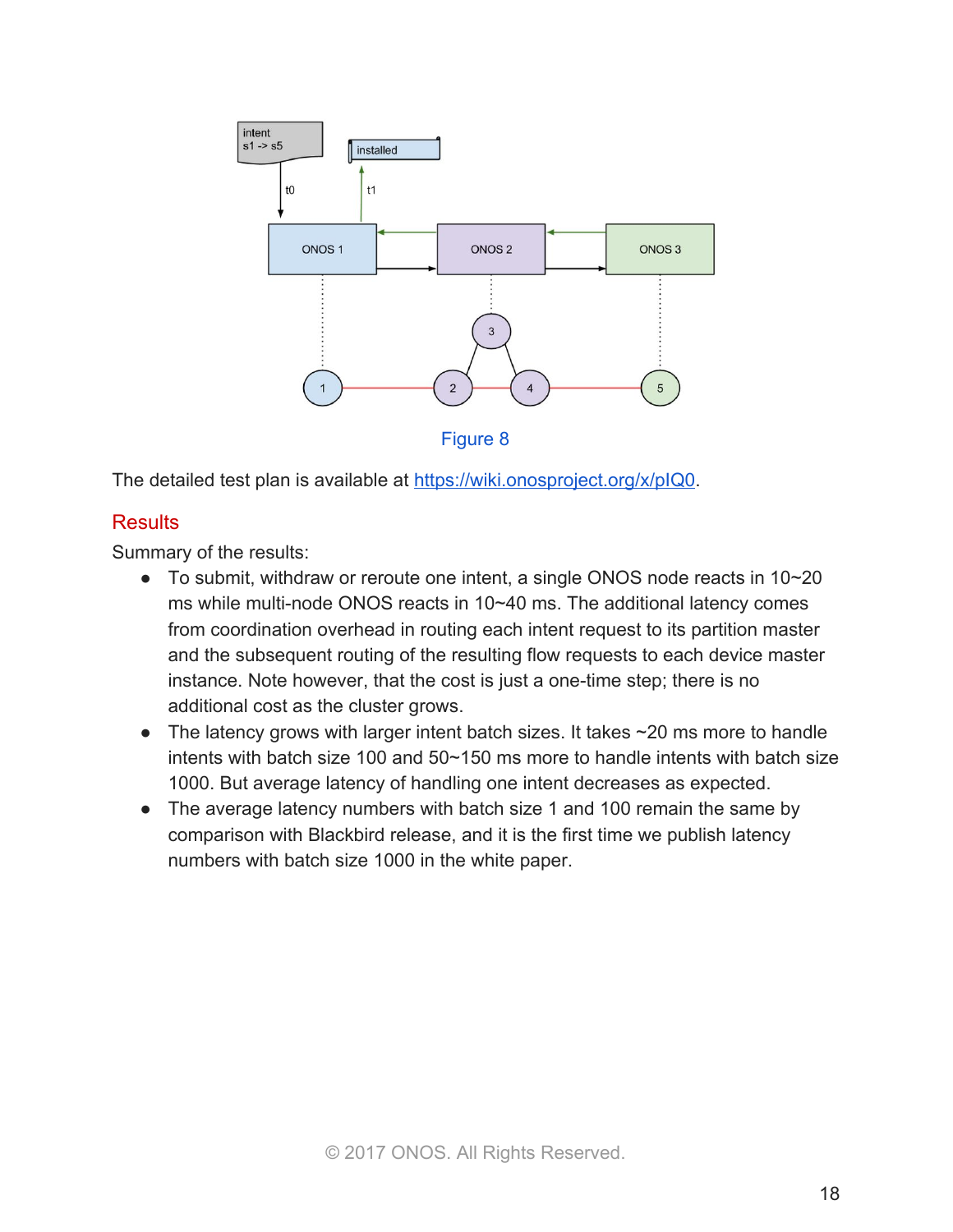

The detailed results are available at <https://wiki.onosproject.org/x/yYbV>.

# Throughput of intent operations

#### Scenario

Dynamic networks undergo changes of connectivity and forwarding policies on an ongoing basis. Since the ONOS intent subsystem is the basis for provisioning such policies, it needs to be able to cope with a steady stream of requests. ONOS capacity to process intent requests needs to increase proportionally to the size of the cluster.

#### Goal

The objective of this scenario is to measure the maximum sustained throughput of the intent subsystem with respect to submit and withdraw operations. The goal is also to demonstrate that as the cluster size grows, so does its overall capacity to process intents.

A single-node cluster should be able to process at least 20K of intent operations per second and a 7-node cluster should have the capacity to process 100K of intent operations per second. The scalability characteristics should be approximately linear with respect to the size of the cluster.

Note: The order-of-magnitude difference between flow vs. intent performance goals stems from the fact that intent operations are inherently more complex than flow operations and in most cases involves processing multiple flows. Intent processing involves additional layer of work delegation (per-key mastership) and additional state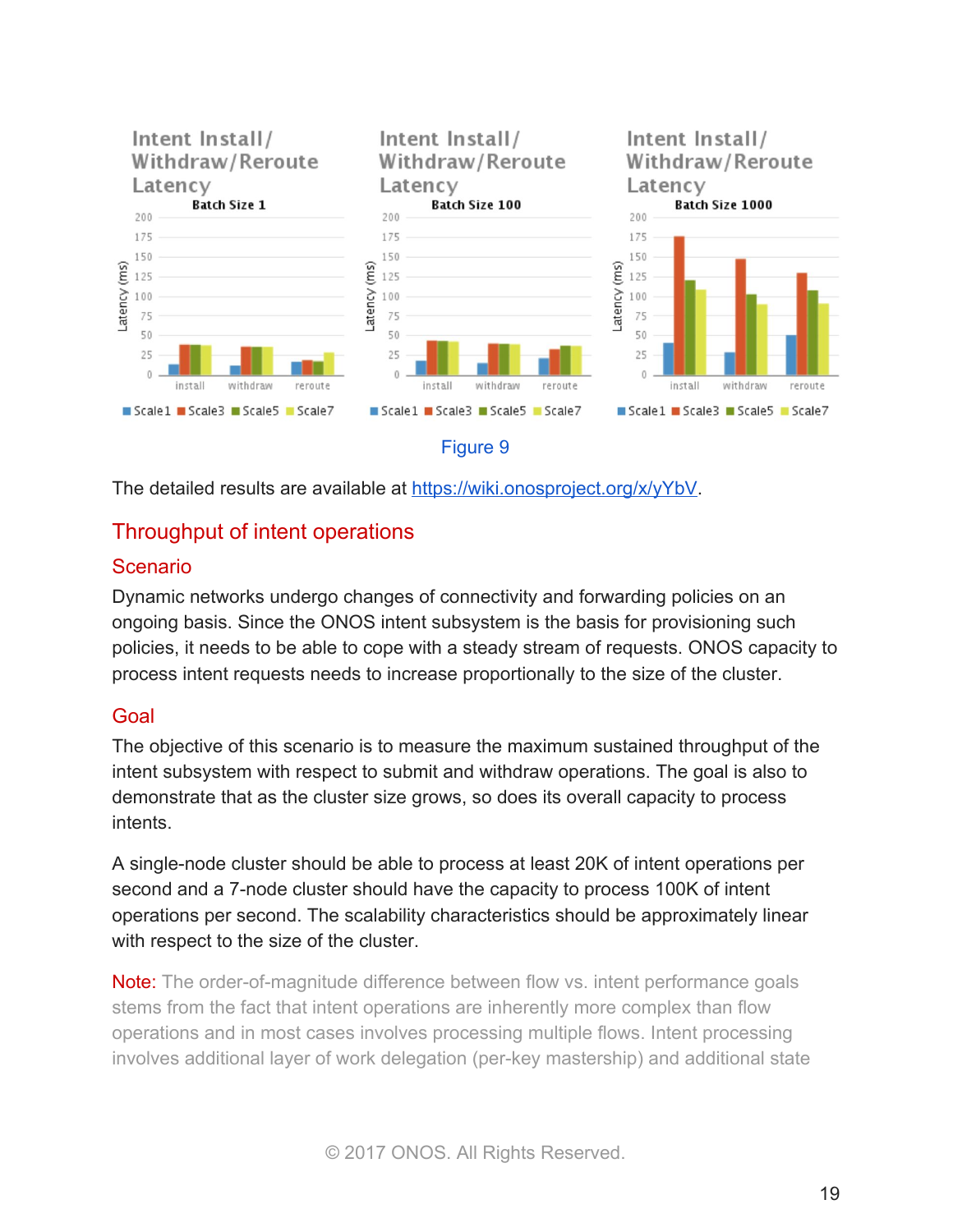distribution for HA to assure that in case of an instance failure, another instance in the ONOS cluster will continue the work on the intents that were submitted or withdrawn.

# Experiment setup

In order to measure the maximum capacity of the system, a self-throttling test application (*IntentPefInstaller*) has been developed. This application subjects the intent subsystem to a steady stream of intent operations and it adjusts the workload based on the gap between pending operations and completed operations to keep the system running at maximum, but not saturated.

Two variants of this experiment are measured. One where all intent operations are handled locally on the same instance and the other where intent operations are a mixture of locally and remotely delegated work. The latter represents a scenario which is expected to be a typical case in production networks.

The detailed test plan is available at [https://wiki.onosproject.org/x/poQ0.](https://wiki.onosproject.org/x/poQ0)

# **Results**

The following is the summary of the results:

- A single ONOS node can sustain more than 30K operations per second.
- 7-node ONOS cluster can sustain more than 200K operations per second.
- By comparison with Blackbird release, single node throughput stays the same and multi node throughput is increased by ~25% on average.



The linear scale-out characteristics of these results indicate that the design of the ONOS intent and flow subsystems successfully enables parallel processing of multiple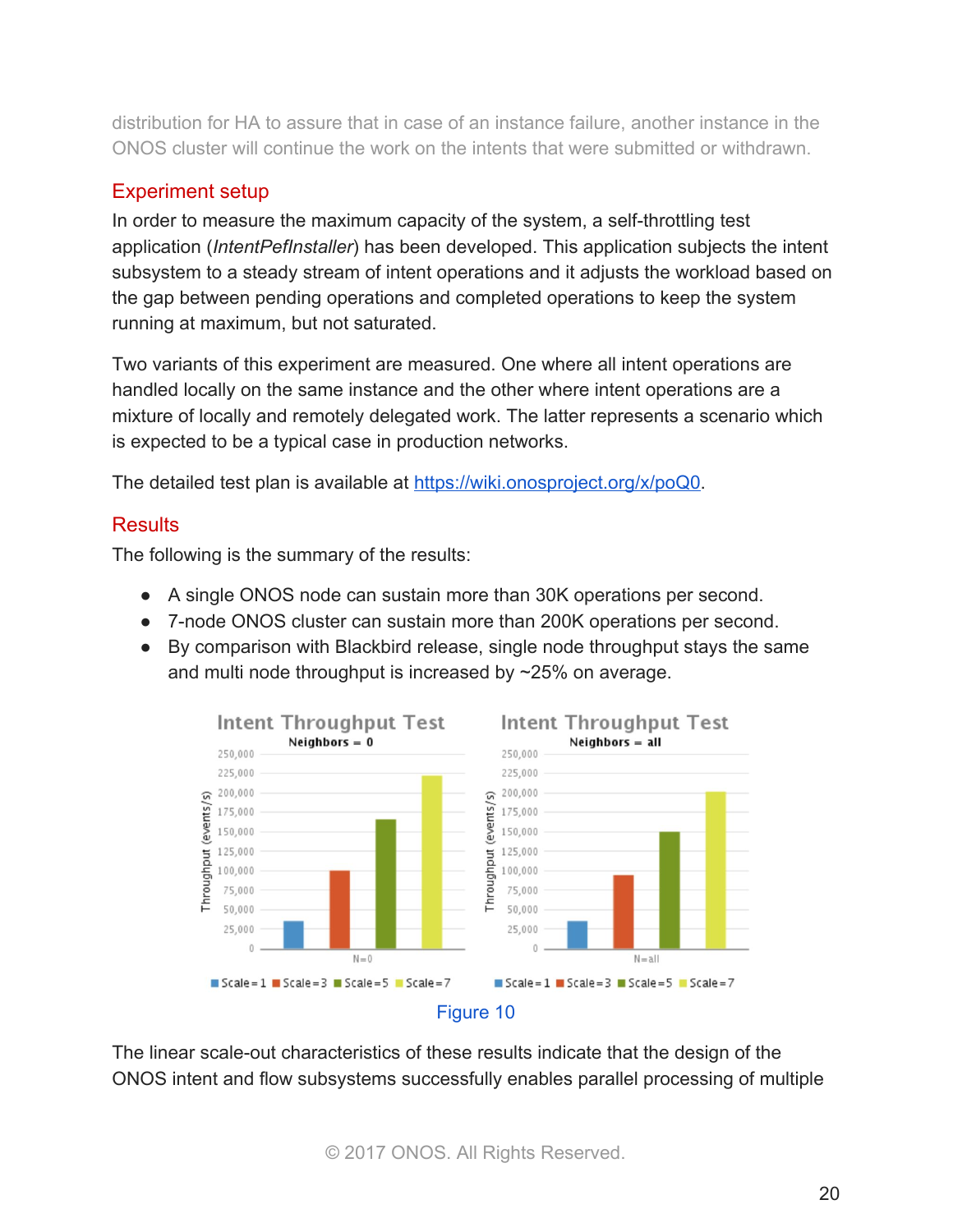independent operations in order to fold latencies and to achieve sustainable high throughput.

The detailed results are available at [https://wiki.onosproject.org/x/y4bV.](https://wiki.onosproject.org/x/y4bV)

# **Summary**

Lack of a resilient, high performance SDN control plane has been a key barrier to SDN deployment. ONOS is the only open source distributed SDN Network Operating system that has been architected from the ground up to provide high availability, high performance and scale-out, defined a set of metrics to effectively evaluate and quantify these characteristics and published a comprehensive performance evaluation for its Kingfisher release.

ONOS aims to raise the bar for SDN control plane performance along with related measurement methodologies and launch an industry-wide movement towards openly providing similar performance measurements for all SDN control platforms for the benefit of the end-users.